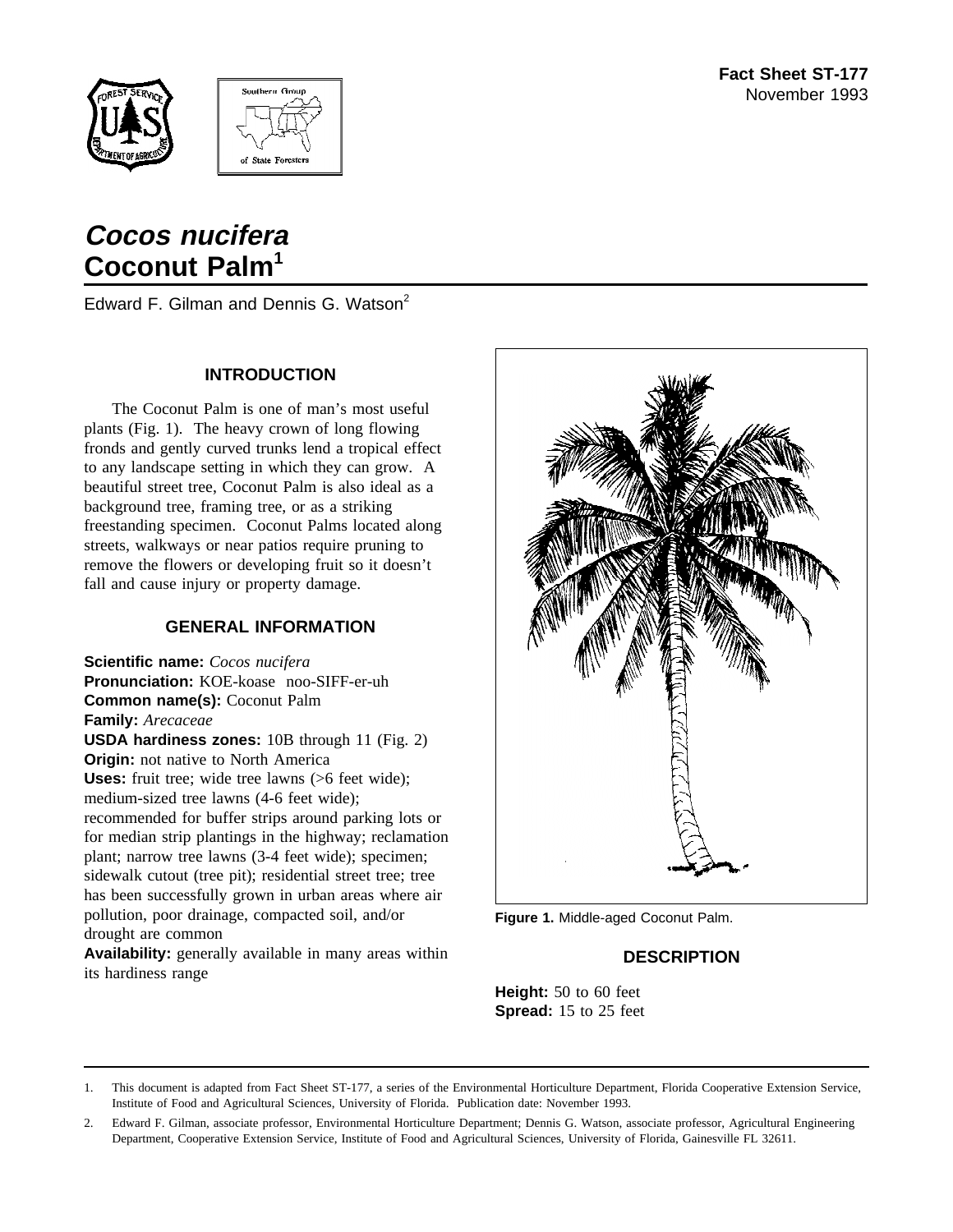

**Figure 2.** Shaded area represents potential planting range.

**Crown uniformity:** symmetrical canopy with a regular (or smooth) outline, and individuals have more or less identical crown forms **Crown shape:** palm; upright **Crown density:** open **Growth rate:** medium **Texture:** coarse

#### **Foliage**

**Leaf arrangement:** spiral Leaf type: odd pinnately compound **Leaflet margin:** entire **Leaflet shape:** linear **Leaflet venation:** parallel **Leaf type and persistence:** evergreen **Leaflet blade length:** 18 to 36 inches **Leaf color:** green; yellow **Fall color:** no fall color change **Fall characteristic:** not showy

#### **Flower**

**Flower color:** white **Flower characteristics:** inconspicuous and not showy; spring flowering

#### **Fruit**

**Fruit shape:** oval; round (Fig. 3) **Fruit length:** 6 to 12 inches Fruit covering: dry or hard **Fruit color:** brown; green; yellow **Fruit characteristics:** does not attract wildlife; suited for human consumption; fruit, twigs, or foliage cause significant litter; persistent on the tree; showy

## **Trunk and Branches**

**Trunk/bark/branches:** grow mostly upright and will not droop; not particularly showy; should be grown with a single leader; no thorns **Pruning requirement:** needs little pruning to develop a strong structure **Breakage:** resistant **Crown shaft:** no